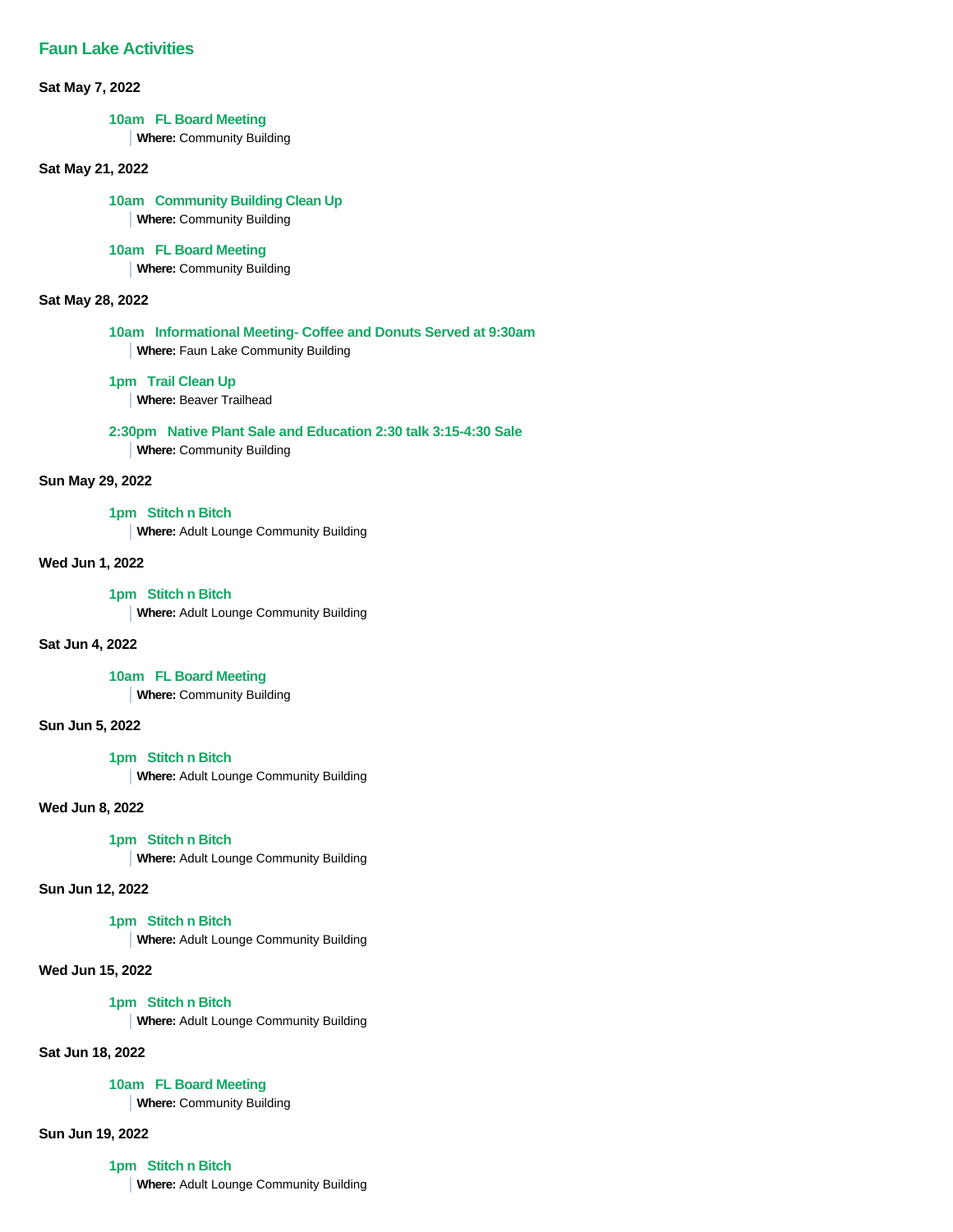**Wed Jun 22, 2022**

## **1pm Stitch n Bitch**

**Where:** Adult Lounge Community Building

**Fri Jun 24, 2022**

**7pm Bingo**

**Where:** Community Building

#### **7pm Fellowship in the Forest Open House**

**Where:** Chapel in the Pines

**Sun Jun 26, 2022**

### **1pm Stitch n Bitch**

**Where:** Adult Lounge Community Building

**Mon Jun 27, 2022**

**10am Water Aerobics**

**Where:** Community Pool

## **Wed Jun 29, 2022**

**10am Water Aerobics**

**Where:** Community Pool

### **1pm Stitch n Bitch**

**Where:** Adult Lounge Community Building

### **Fri Jul 1, 2022**

## **10am Water Aerobics**

**Where:** Community Pool

#### **7pm Bingo**

**Where:** Community Building

#### **Sat Jul 2, 2022**

**All day Lemonade Sale**

**Where:** Faun Lake Community Building

## **10am FL Board Meeting**

**Where:** Community Building

## **12pm Horseshoe Tournament**

**Where:** Horseshoe Pits by Laundry

## **2pm Craft-ernoons (Kids crafts)**

**Where:** Faun Lake Community Building

#### **8pm LIVE BAND: Bluesmasters**

**Where:** Community Building

## **Sun Jul 3, 2022**

**1pm Stitch n Bitch**

**Where:** Adult Lounge Community Building

## **Mon Jul 4, 2022**

**10am Water Aerobics Where:** Community Pool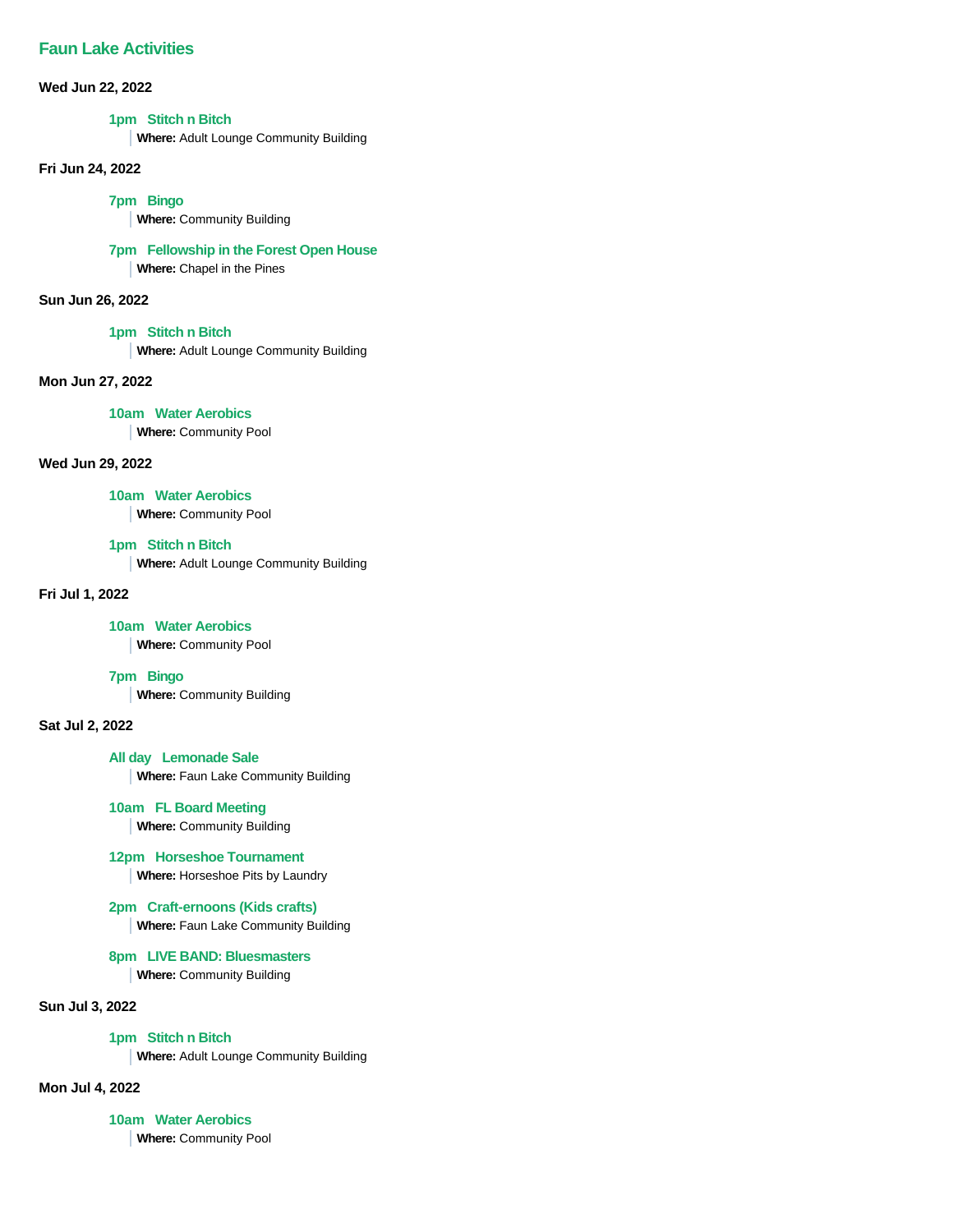**Wed Jul 6, 2022**

### **10am Water Aerobics**

**Where:** Community Pool

### **1pm Stitch n Bitch**

**Where:** Adult Lounge Community Building

#### **Fri Jul 8, 2022**

#### **10am Water Aerobics**

**Where:** Community Pool

### **7pm Bingo**

**Where:** Community Building

## **Sat Jul 9, 2022**

## **8:30am Breakfast Buffet- All You Can Eat \$8**

**Where:** Community Building

#### **10am PRISM Group Walk and Talk**

**Where:** Meet at Community Building

## **2pm Craft-ernoons (Kids crafts)**

**Where:** Faun Lake Community Building

## **7pm Ice Cream Social**

**Where:** Faun Lake Community Building

## **Sun Jul 10, 2022**

#### **1pm Stitch n Bitch**

**Where:** Adult Lounge Community Building

## **Mon Jul 11, 2022**

#### **10am Water Aerobics**

**Where:** Community Pool

## **Wed Jul 13, 2022**

**10am Water Aerobics**

**Where:** Community Pool

### **1pm Stitch n Bitch**

**Where:** Adult Lounge Community Building

## **Fri Jul 15, 2022**

#### **10am Water Aerobics**

**Where:** Community Pool

#### **7pm Bingo**

**Where:** Community Building

## **8:30pm Owl Prowl- Meet Zelda and Walk**

**Where:** Gazebo by Beach

## **Sat Jul 16, 2022**

#### **10am FL Board Meeting**

**Where:** Community Building

## **2pm Craft-ernoons (Kids crafts)**

**Where:** Faun Lake Community Building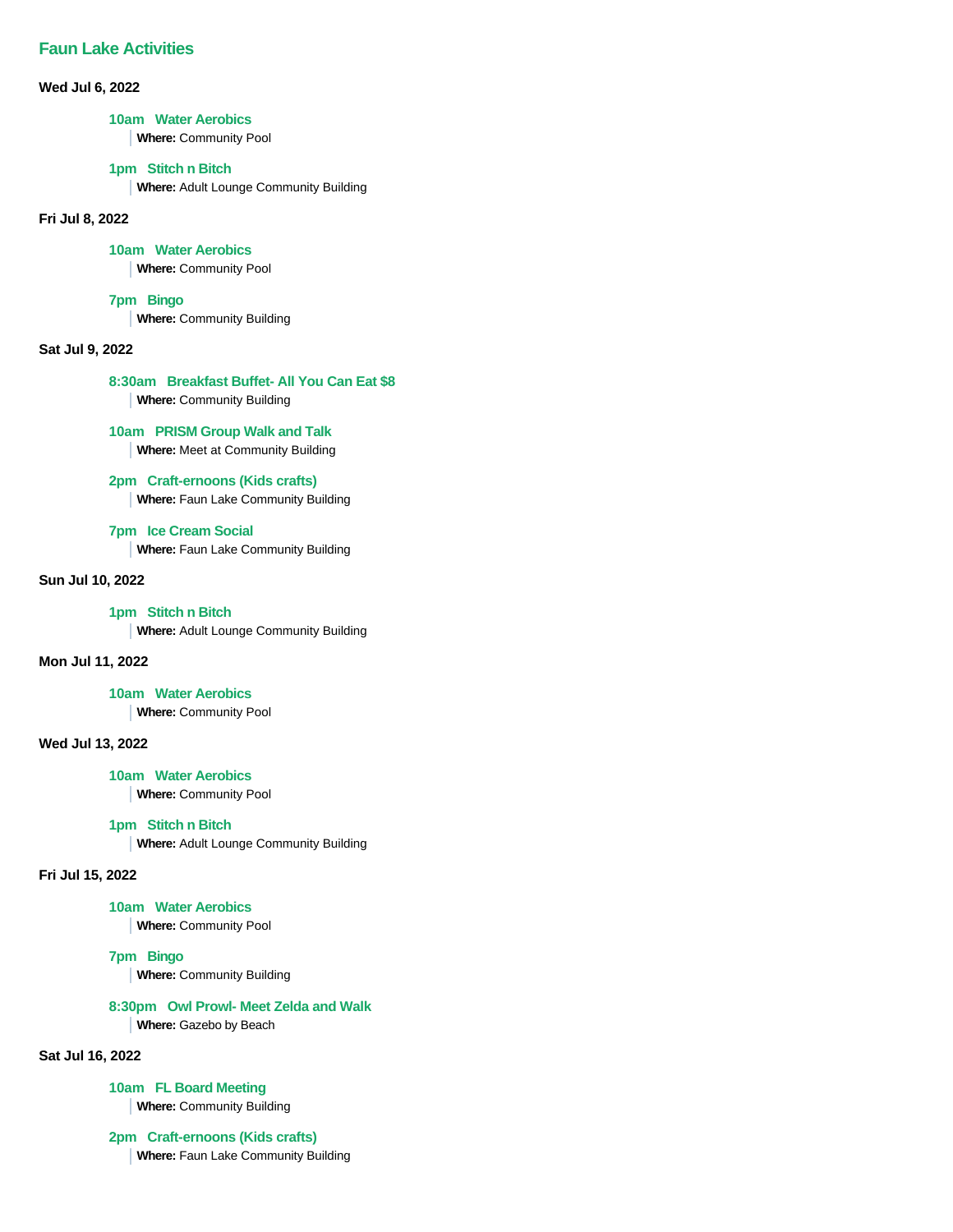### **3pm Kids Sucker Hunt**

**Where:** Start at Community Building

## **3pm Margaritaville Mingle**

**Where:** Community Building Outside Deck

### **7pm Trivia Night**

**Where:** Community Building

## **Sun Jul 17, 2022**

## **1pm Stitch n Bitch**

**Where:** Adult Lounge Community Building

#### **Mon Jul 18, 2022**

### **10am Water Aerobics**

**Where:** Community Pool

## **Wed Jul 20, 2022**

**10am Water Aerobics**

**Where:** Community Pool

## **1pm Stitch n Bitch**

**Where:** Adult Lounge Community Building

## **Fri Jul 22, 2022**

#### **10am Water Aerobics**

**Where:** Community Pool

### **7pm Bingo**

**Where:** Community Building

## **Sat Jul 23, 2022**

**2pm Craft-ernoons (Kids crafts)**

**Where:** Faun Lake Community Building

## **7pm Fellowship in the Forest**

**Where:** Chapel in the Pines

## **Sun Jul 24, 2022**

### **1pm Stitch n Bitch**

**Where:** Adult Lounge Community Building

## **3pm Irish Music, Song & Dance**

**Where:** Community Building

## **Mon Jul 25, 2022**

#### **10am Water Aerobics**

**Where:** Community Pool

#### **Wed Jul 27, 2022**

#### **10am Water Aerobics**

**Where:** Community Pool

## **1pm Stitch n Bitch**

**Where:** Adult Lounge Community Building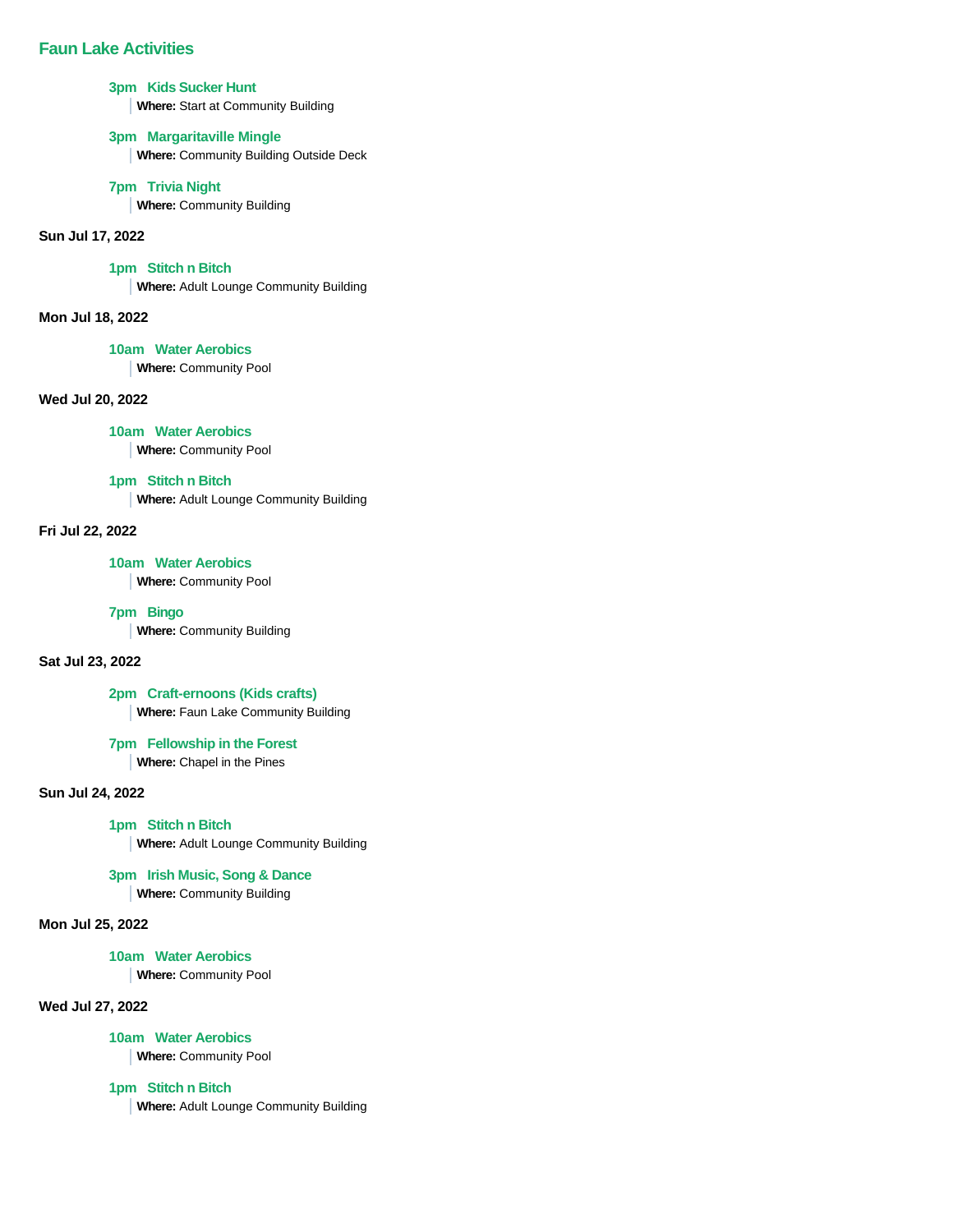**Fri Jul 29, 2022**

#### **10am Water Aerobics**

**Where:** Community Pool

### **7pm Bingo**

**Where:** Community Building

### **Sat Jul 30, 2022**

#### **2pm Craft-ernoons (Kids crafts)**

**Where:** Faun Lake Community Building

#### **Sun Jul 31, 2022**

### **1pm Stitch n Bitch**

**Where:** Adult Lounge Community Building

#### **Mon Aug 1, 2022**

**10am Water Aerobics Where:** Community Pool

### **Wed Aug 3, 2022**

### **10am Water Aerobics**

**Where:** Community Pool

### **1pm Stitch n Bitch**

**Where:** Adult Lounge Community Building

#### **Fri Aug 5, 2022**

## **10am Water Aerobics**

**Where:** Community Pool

#### **7pm Bingo**

**Where:** Community Building

### **7pm Fellowship in the Forest**

**Where:** Chapel in the Pines

#### **Sat Aug 6, 2022**

## **10am FL Board Meeting**

**Where:** Community Building

### **1pm Cornhole Tournament**

**Where:** Volleyball Park

### **2pm Craft-ernoons (Kids crafts)**

**Where:** Faun Lake Community Building

#### **7pm Meet the Candidates (Wine and Cheese)**

**Where:** Faun Lake Community Building

## **8:30pm Movie Night**

**Where:** Outdoor Movie Screen

## **Sun Aug 7, 2022**

### **1pm Stitch n Bitch**

**Where:** Adult Lounge Community Building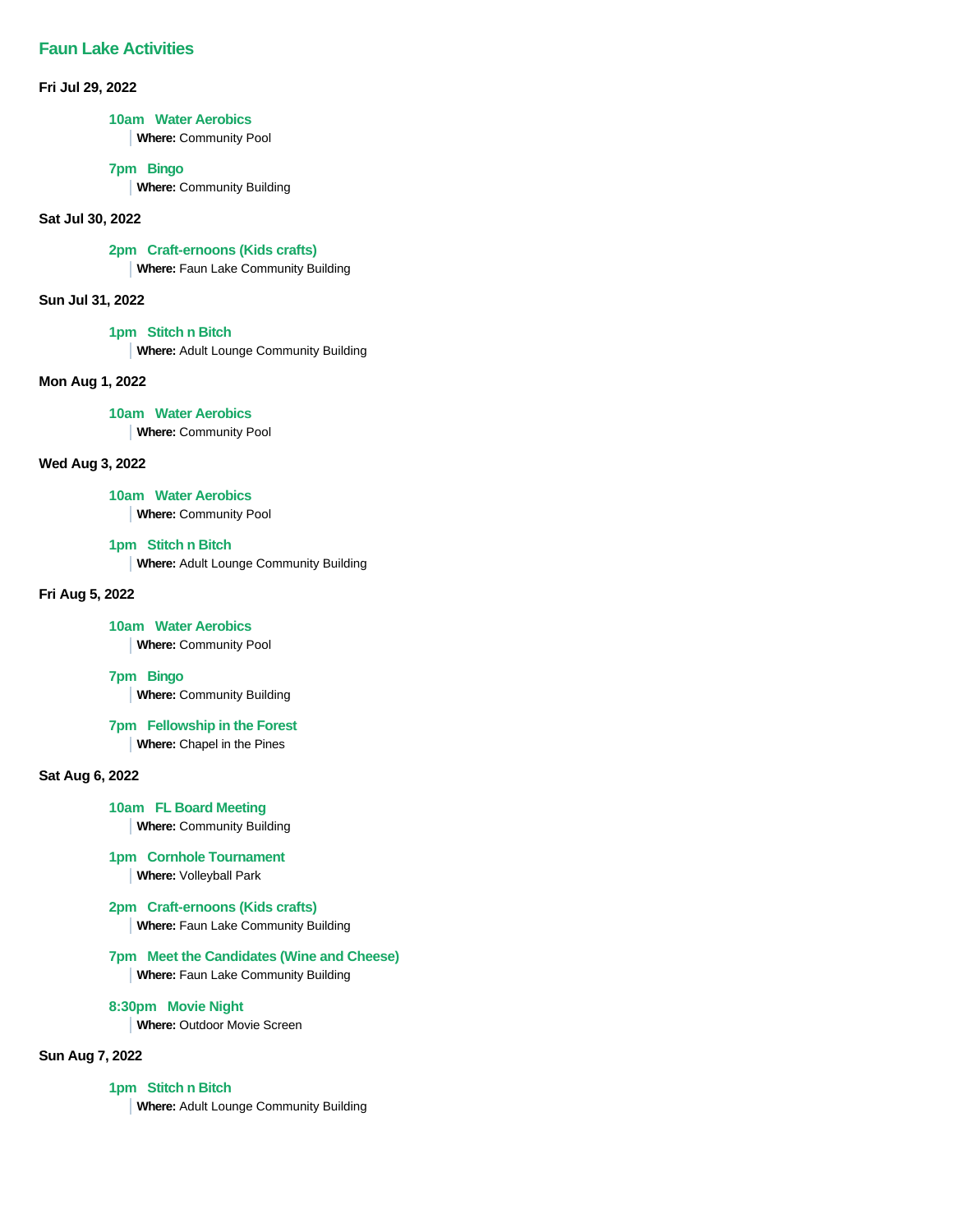#### **Mon Aug 8, 2022**

#### **10am Water Aerobics**

**Where:** Community Pool

## **Wed Aug 10, 2022**

#### **10am Water Aerobics**

**Where:** Community Pool

#### **1pm Stitch n Bitch**

**Where:** Adult Lounge Community Building

### **Fri Aug 12, 2022**

**10am Water Aerobics**

**Where:** Community Pool

## **7pm Bingo**

**Where:** Community Building

## **Sat Aug 13, 2022**

**All day Gregg Voss Band**

**Where:** Community Building

**10am Annual Meeting and Election Where:** Faun Lake Community Building

**2pm Craft-ernoons (Kids crafts) Where:** Faun Lake Community Building

**5pm Chicken & Biscuit Dinner \$10 Adults \$8 under 10**

**Where:** Community Building

## **Sun Aug 14, 2022**

**1pm Stitch n Bitch**

**Where:** Adult Lounge Community Building

**Mon Aug 15, 2022**

## **10am Water Aerobics**

**Where:** Community Pool

## **Wed Aug 17, 2022**

## **10am Water Aerobics**

**Where:** Community Pool

## **1pm Stitch n Bitch**

**Where:** Adult Lounge Community Building

## **Fri Aug 19, 2022**

## **10am Water Aerobics**

**Where:** Community Pool

**7pm Bingo**

**Where:** Community Building

## **Sat Aug 20, 2022**

**10am FL Board Meeting**

**Where:** Community Building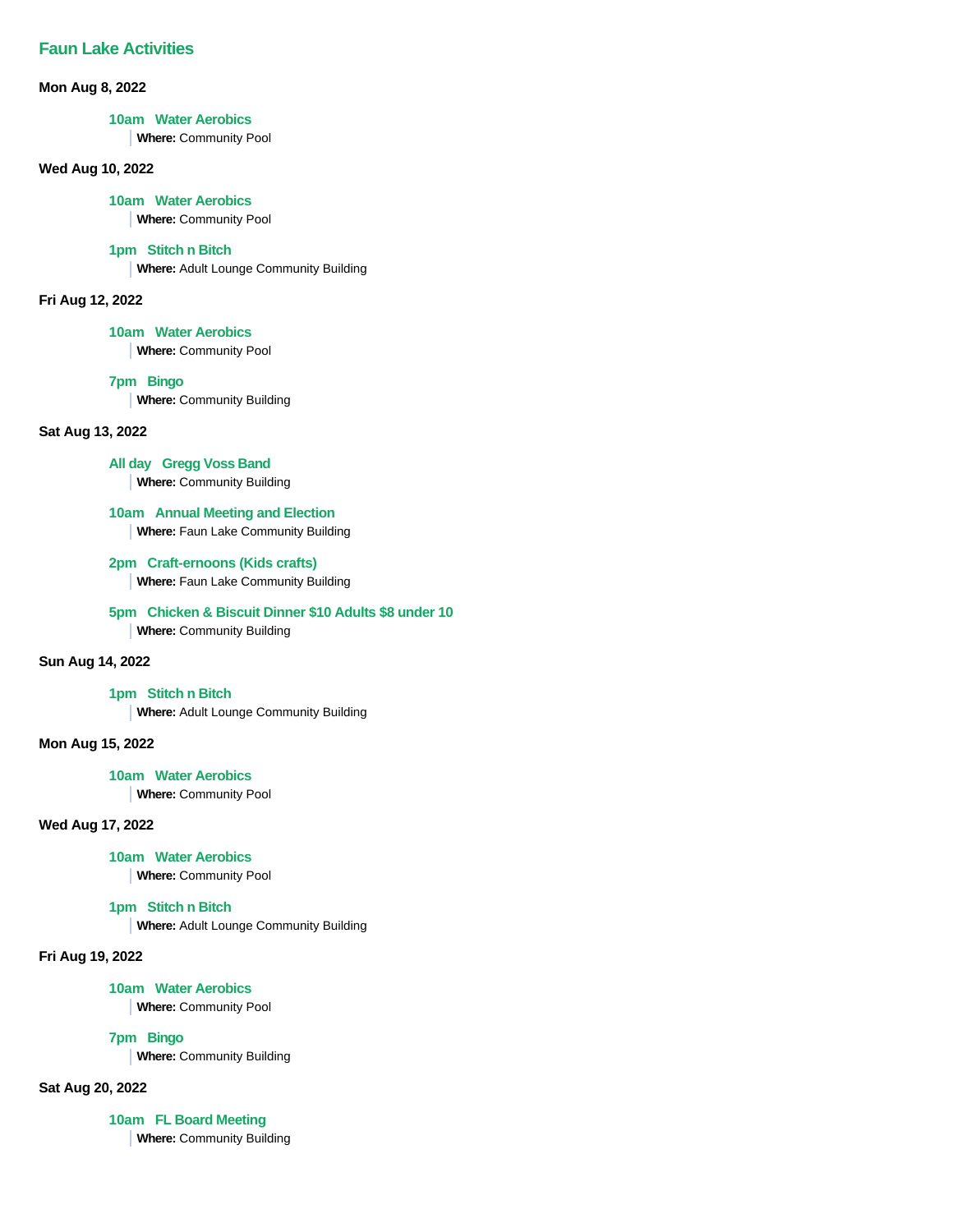## **2pm Craft-ernoons (Kids crafts)**

**Where:** Faun Lake Community Building

## **3pm Margaritaville Mingle**

**Where:** Community Building Outside Deck

## **Sun Aug 21, 2022**

#### **1pm Stitch n Bitch**

**Where:** Adult Lounge Community Building

#### **Mon Aug 22, 2022**

#### **10am Water Aerobics**

**Where:** Community Pool

## **Wed Aug 24, 2022**

#### **10am Water Aerobics**

**Where:** Community Pool

#### **1pm Stitch n Bitch**

**Where:** Adult Lounge Community Building

#### **Fri Aug 26, 2022**

#### **10am Water Aerobics**

**Where:** Community Pool

## **7pm Bingo**

**Where:** Community Building

### **Sat Aug 27, 2022**

## **12pm Staff and Volunteer Appreciation Picnic Where:** Community Building

**2pm Craft-ernoons (Kids crafts)**

**Where:** Faun Lake Community Building

### **Sun Aug 28, 2022**

#### **1pm Stitch n Bitch**

**Where:** Adult Lounge Community Building

### **Mon Aug 29, 2022**

#### **10am Water Aerobics**

**Where:** Community Pool

#### **Wed Aug 31, 2022**

#### **10am Water Aerobics**

**Where:** Community Pool

#### **1pm Stitch n Bitch**

**Where:** Adult Lounge Community Building

### **Fri Sep 2, 2022**

## **10am Water Aerobics**

**Where:** Community Pool

#### **7pm Bingo**

**Where:** Community Building